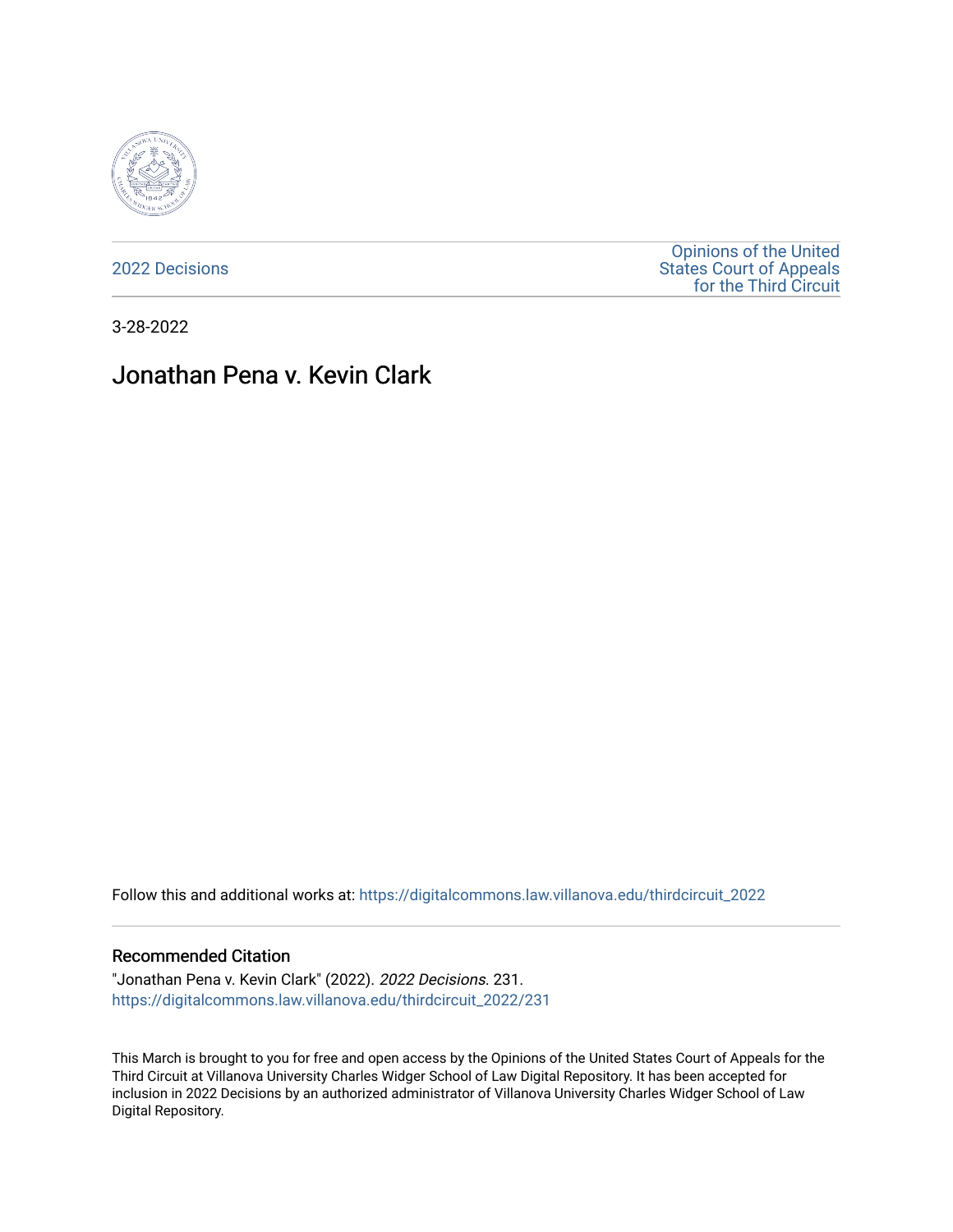#### **ALD-106 NOT PRECEDENTIAL**

# UNITED STATES COURT OF APPEALS FOR THE THIRD CIRCUIT

\_\_\_\_\_\_\_\_\_\_\_

No. 21-2931 \_\_\_\_\_\_\_\_\_\_\_

# JONATHAN PENA, Appellant

v.

# KEVIN CLARK; T. WATERS; A. FRITZINGER \_\_\_\_\_\_\_\_\_\_\_\_\_\_\_\_\_\_\_\_\_\_\_\_\_\_\_\_\_\_\_\_\_\_\_\_

On Appeal from the United States District Court for the Middle District of Pennsylvania (D.C. Civil Action No. 3-19-cv-01536) District Judge: Honorable Robert D. Mariani

\_\_\_\_\_\_\_\_\_\_\_\_\_\_\_\_\_\_\_\_\_\_\_\_\_\_\_\_\_\_\_\_\_\_\_\_

Submitted for Possible Dismissal Pursuant to 28 U.S.C. § 1915(e)(2)(B) or Summary Action Pursuant to Third Circuit LAR 27.4 and I.O.P. 10.6 March 17, 2022

Before: JORDAN, RESTREPO and SCIRICA, Circuit Judges

(Opinion filed: March 28, 2022) \_\_\_\_\_\_\_\_\_

> OPINION\* \_\_\_\_\_\_\_\_\_

PER CURIAM

<sup>\*</sup> This disposition is not an opinion of the full Court and pursuant to I.O.P. 5.7 does not constitute binding precedent.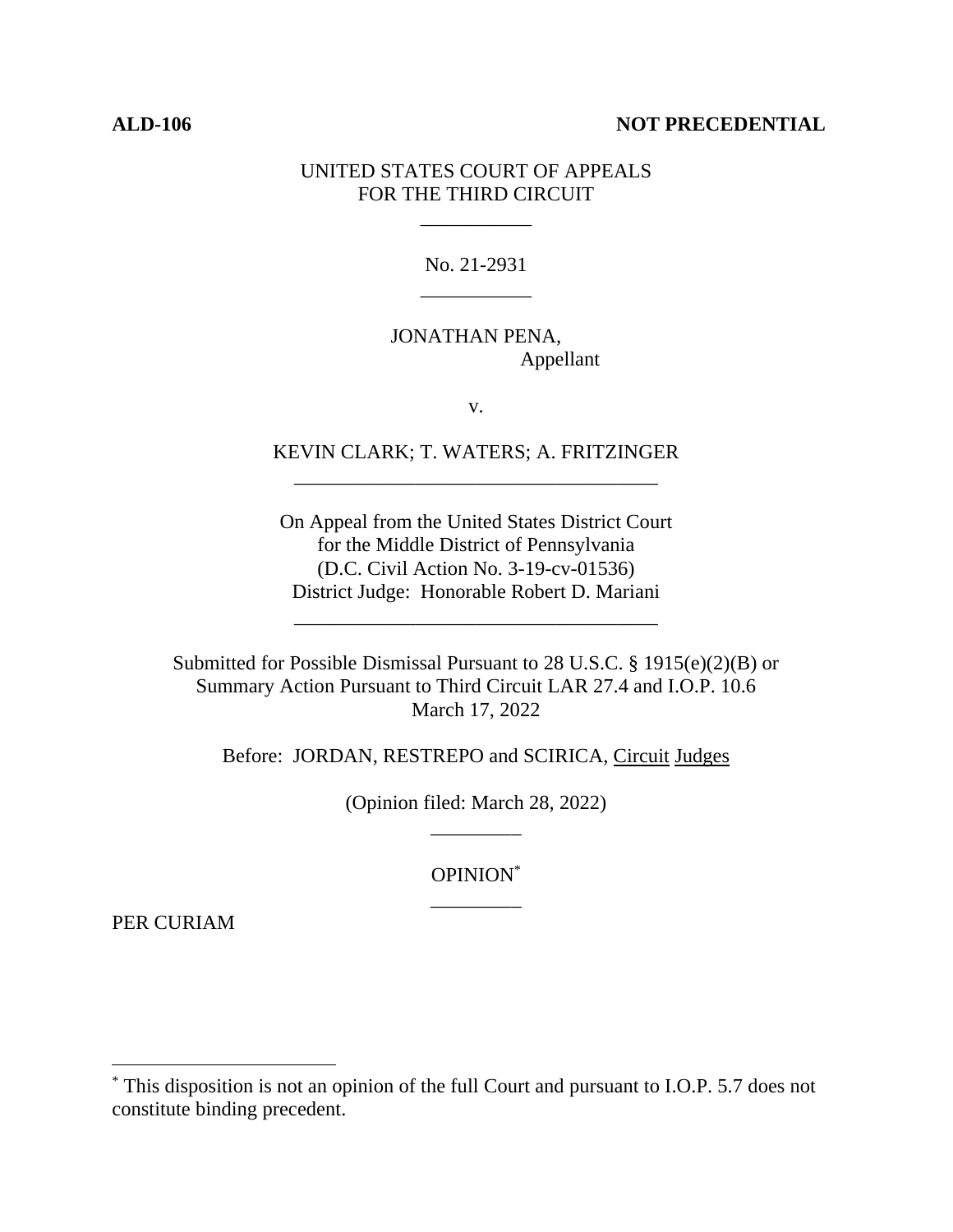Jonathan Pena, a prisoner proceeding pro se and in forma pauperis, appeals the District Court's order granting summary judgment to the defendants in his civil rights action. We will summarily affirm the District Court's judgment.

I.

In 2019, Pena filed a complaint in state court against Lieutenant Kevin Clark and correctional officers T. Waters and A. Fritzinger, all employees of the State Correctional Institution – Mahanoy. Pena alleged that after randomly searching his cell and person in October 2017, the defendants verbally threatened him, confiscated items from his cell in violation of Department of Corrections policy, and fabricated information in a misconduct filed against him. The misconduct at issue charged Pena with possession or use of a dangerous or controlled substance; gambling or possession of gambling paraphernalia; possession of contraband; lying to an employee; and failure to report the presence of contraband.<sup>1</sup> Pena admitted to the gambling charge but maintained that he did not possess drugs, while the defendants contended that seven pieces of paper located during the search of Pena's cell tested positive for the presence of Suboxone. According to Pena, the defendants never produced the test results or the pair of pants they claimed to have located the paper in.

Following a disciplinary hearing, Pena was found guilty of all charges except for possession of contraband and sentenced to a total term of 210 days in the Restricted Housing Unit ("RHU") and loss of his job. According to Pena, he was not permitted to

<sup>1</sup> Pena was also charged criminally with possession of a controlled substance, although the charge was ultimately disposed of by nolle prosequi.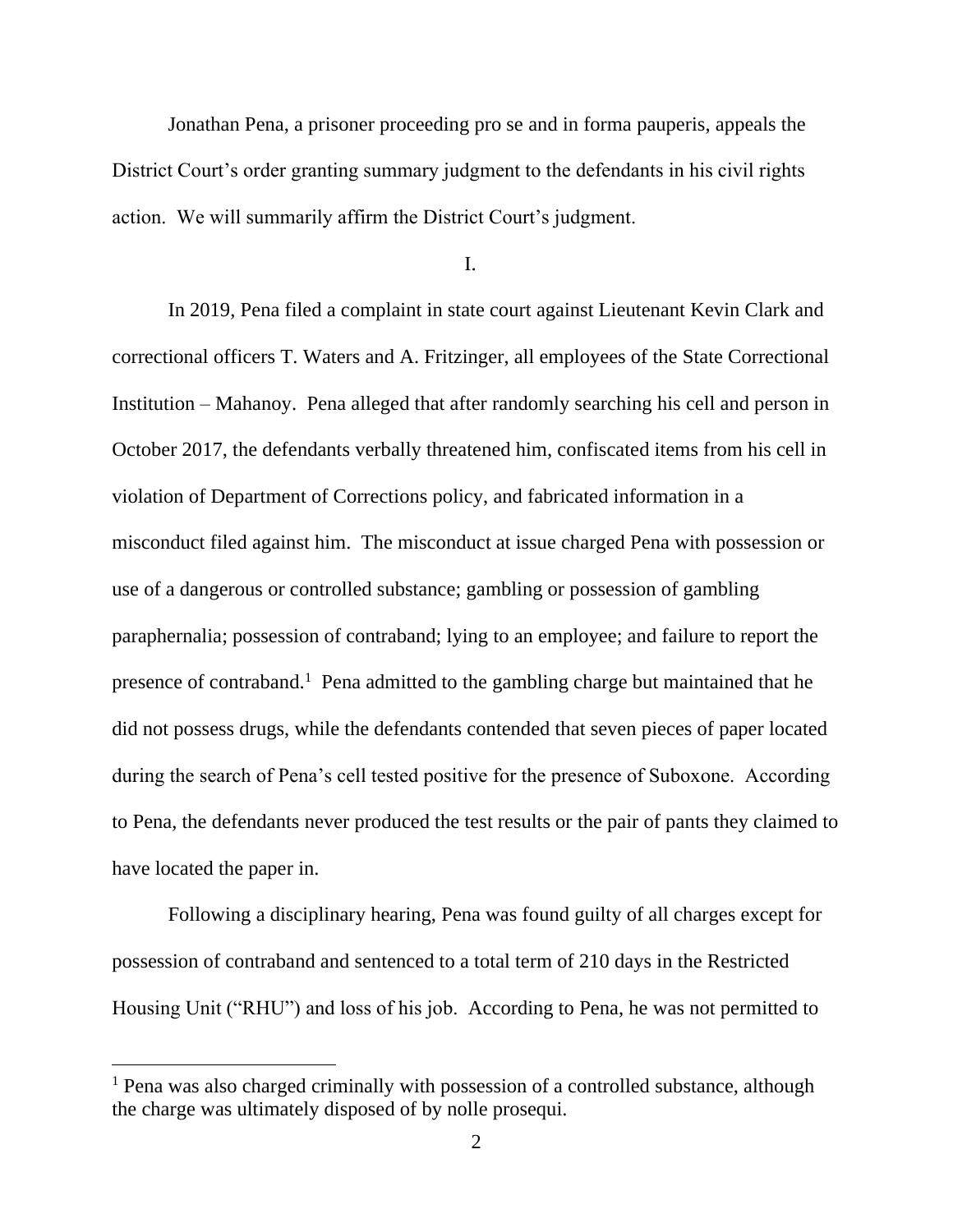call witnesses on his behalf, and defendants Clark and Waters improperly attended the hearing. Pena also suggested that the defendants' actions resulted in his transfer to a different institution. In addition to raising several state-law claims, Pena alleged that the defendants' actions constituted cruel and unusual punishment in violation of the Eighth Amendment and deprived him of due process in violation of the Fourteenth Amendment.

The defendants removed the action to the United States District Court for the Middle District of Pennsylvania, and after a period of discovery, filed a motion for summary judgment. The District Court ultimately granted the motion, and Pena timely appealed.

### II.

We have jurisdiction pursuant to 28 U.S.C. § 1291 and exercise plenary review over the District Court's summary judgment ruling. See Blunt v. Lower Merion Sch. Dist., 767 F.3d 247, 265 (3d Cir. 2014). Summary judgment is appropriate if, viewing the evidence in the light most favorable to the non-moving party, "there is 'no genuine issue as to any material fact [such] that the moving party is entitled to judgment as a matter of law.'" *Kelly v. Borough of Carlisle*, 622 F.3d 248, 253 (3d Cir. 2010) (citation omitted); see also Fed. R. Civ. P. 56(a). We may summarily affirm "on any basis supported by the record" if the appeal fails to present a substantial question. Murray v. Bledsoe, 650 F.3d 246, 247 (3d Cir. 2011) (per curiam); 3d Cir. L.A.R. 27.4; 3d Cir. I.O.P. 10.6.

## III.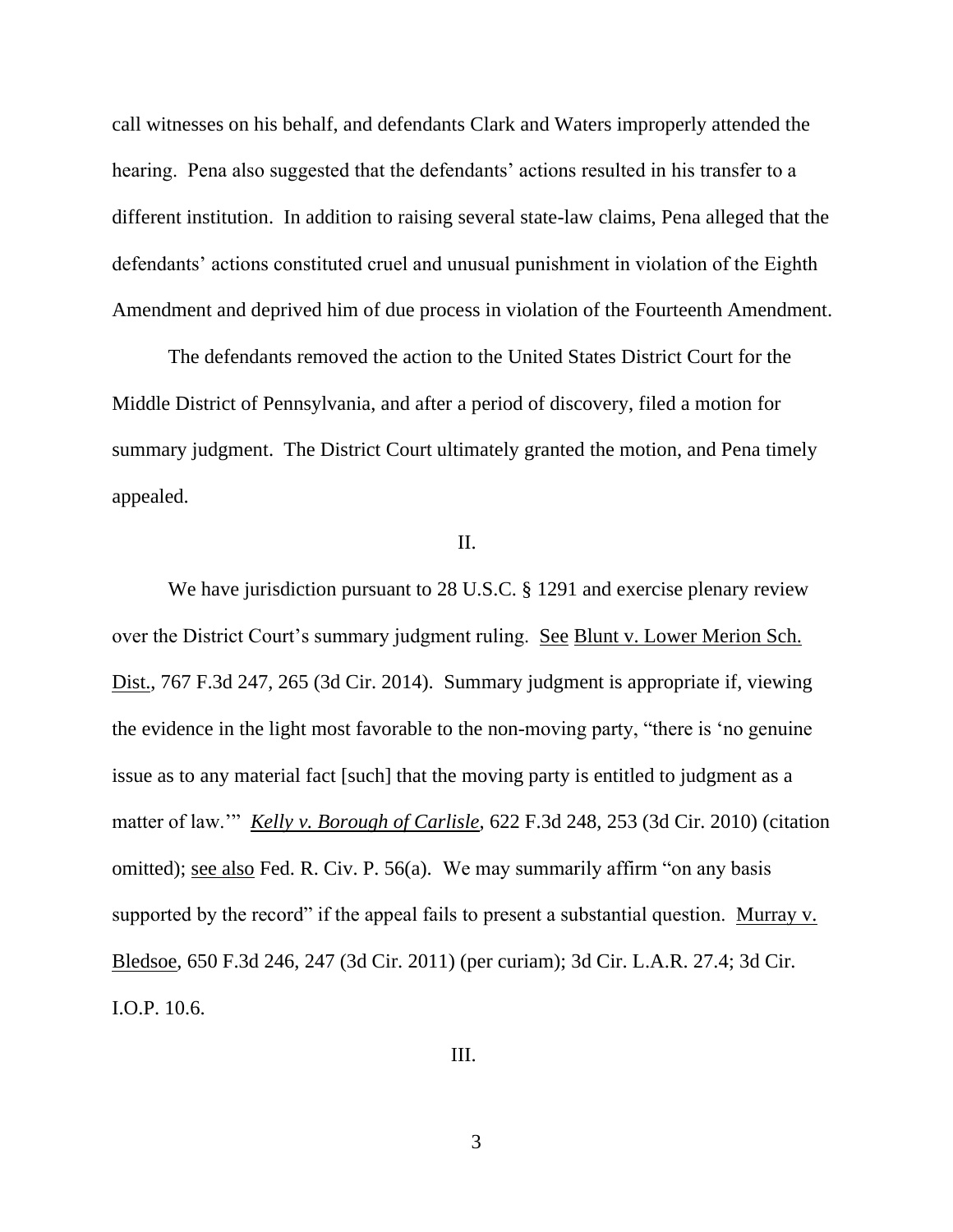The District Court first concluded that Pena failed to exhaust his administrative remedies in accordance with the Prison Litigation Reform Act, 42 U.S.C. § 1997e(a), because he did not appeal his misconduct disposition beyond the first level of the prison's three-level appeal process. <u>See Jones v. Bock</u>, 549 U.S. 199, 218 (2007) (noting that "to properly exhaust administrative remedies prisoners must complete the administrative review process in accordance with the applicable procedural rules," which "are defined ... . by the prison grievance process itself" (internal quotation marks and citation omitted)). In so holding, the District Court rejected as impermissibly vague Pena's contention that he filed a second-level appeal but was never provided with a response. But even assuming Pena's allegations created a genuine dispute as to whether administrative remedies were unavailable, see Shifflett v. Korszniak, 934 F.3d 356, 365 (3d Cir. 2019), we agree with the District Court that the defendants were nonetheless entitled to judgment as a matter of law on Pena's constitutional claims.

With respect to Pena's Eighth Amendment claim, only "extreme deprivations" are sufficient to make out a conditions of confinement claim, Hudson v. McMillian, 503 U.S. 1, 8-9 (1992), such as when a prisoner has been denied "basic human needs, such as food, clothing, shelter, sanitation, medical care and personal safety," Griffin v. Vaughn, 112 F.3d 703, 709 (3d Cir. 1997). Here, to the extent that Pena's claim arose out of his confinement in the RHU after being found guilty of the allegedly false misconduct charges, such confinement does not, standing alone, constitute cruel and unusual punishment. See Young v. Quinlan, 960 F.2d 351, 364 (3d Cir. 1992), superseded by statute on other grounds as stated in Nyhuis v. Reno, 204 F.3d 65, 71 n.7 (3d Cir. 2000).

4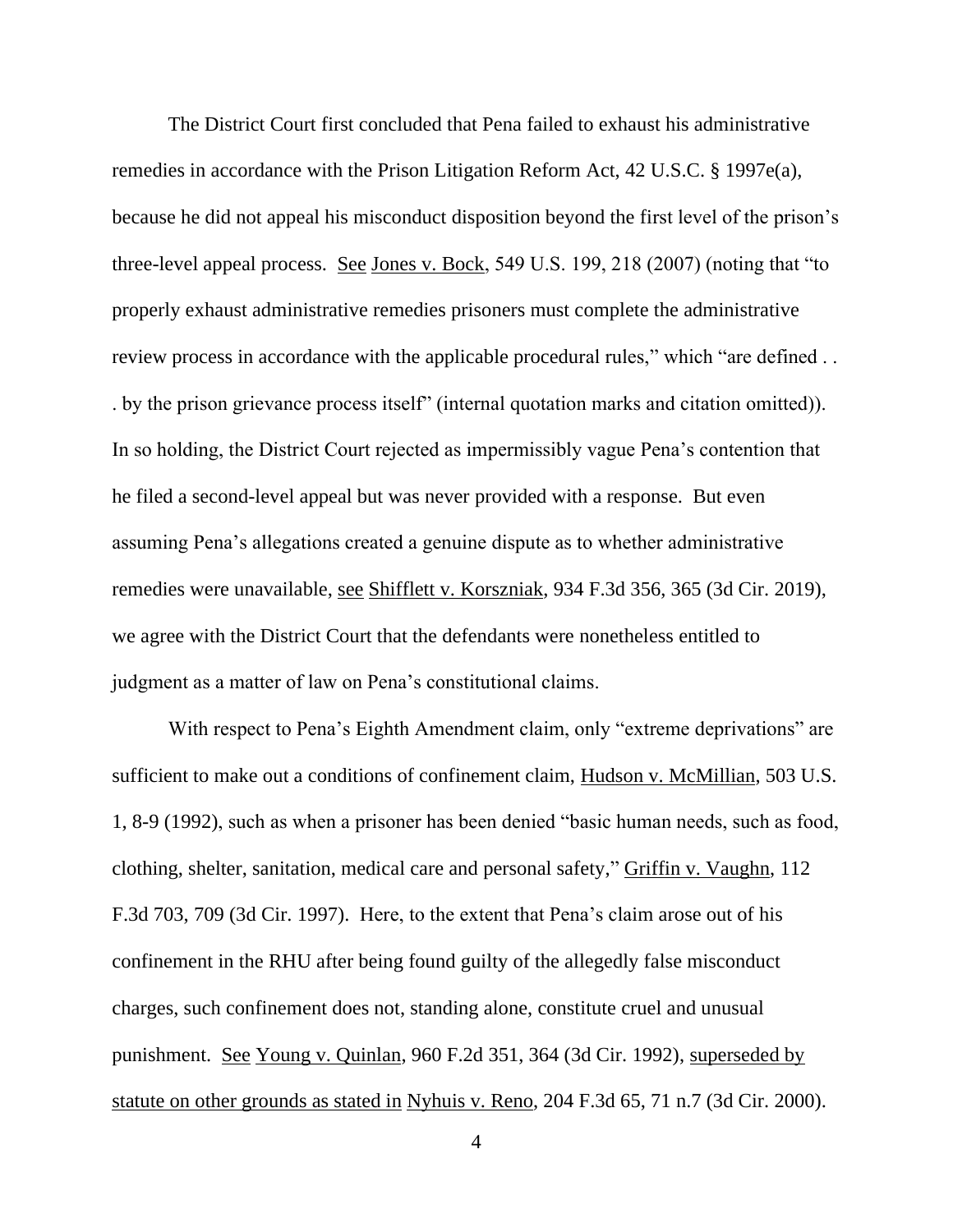And insofar as Pena's claim rested on the defendants' alleged verbal threats against him, it also fails. See McBride v. Deer, 240 F.3d 1287, 1291 n.3 (10th Cir. 2001) (explaining that "acts or omissions resulting in an inmate being subjected to nothing more than threats and verbal taunts do not violate the Eighth Amendment"); DeWalt v. Carter, 224 F.3d 607, 612 (7th Cir. 2000) ("Standing alone, simple verbal harassment does not constitute cruel and unusual punishment."). Thus, we agree with the District Court that the defendants were entitled to summary judgment on this claim.

As for Pena's due process claim, we agree with the District Court that 210 days in disciplinary segregation, by itself, does not amount to an "atypical and significant" hardship that implicates due process concerns. See Sandin v. Conner, 515 U.S. 472, 484- 86 (1995) (explaining that "[d]iscipline by prison officials in response to a wide range of misconduct" is expected as part of an inmate's sentence); see also Smith v. Mensinger, 293 F.3d 641, 653-54 (3d Cir. 2002) (holding that seven months of disciplinary confinement did not violate a protected liberty interest). Pena also lacks a due process liberty interest in his prison job. See James v. Quinlan, 866 F.2d 627, 629 (3d Cir. 1989). To the extent that Pena suggested the defendants were also responsible for his later transfer to a different prison, moreover, the District Court correctly observed that prisoners do not have a liberty interest in being confined to a particular institution. See Meachum v. Fano, 427 U.S. 215, 225 (1976). Therefore, we agree with the District Court that summary judgment was warranted on this claim.<sup>2</sup>

<sup>&</sup>lt;sup>2</sup> The District Court also concluded that Pena's Fourteenth Amendment claim pertaining to his disciplinary hearing was barred under Heck v. Humphrey, 512 U.S. 477 (1994),